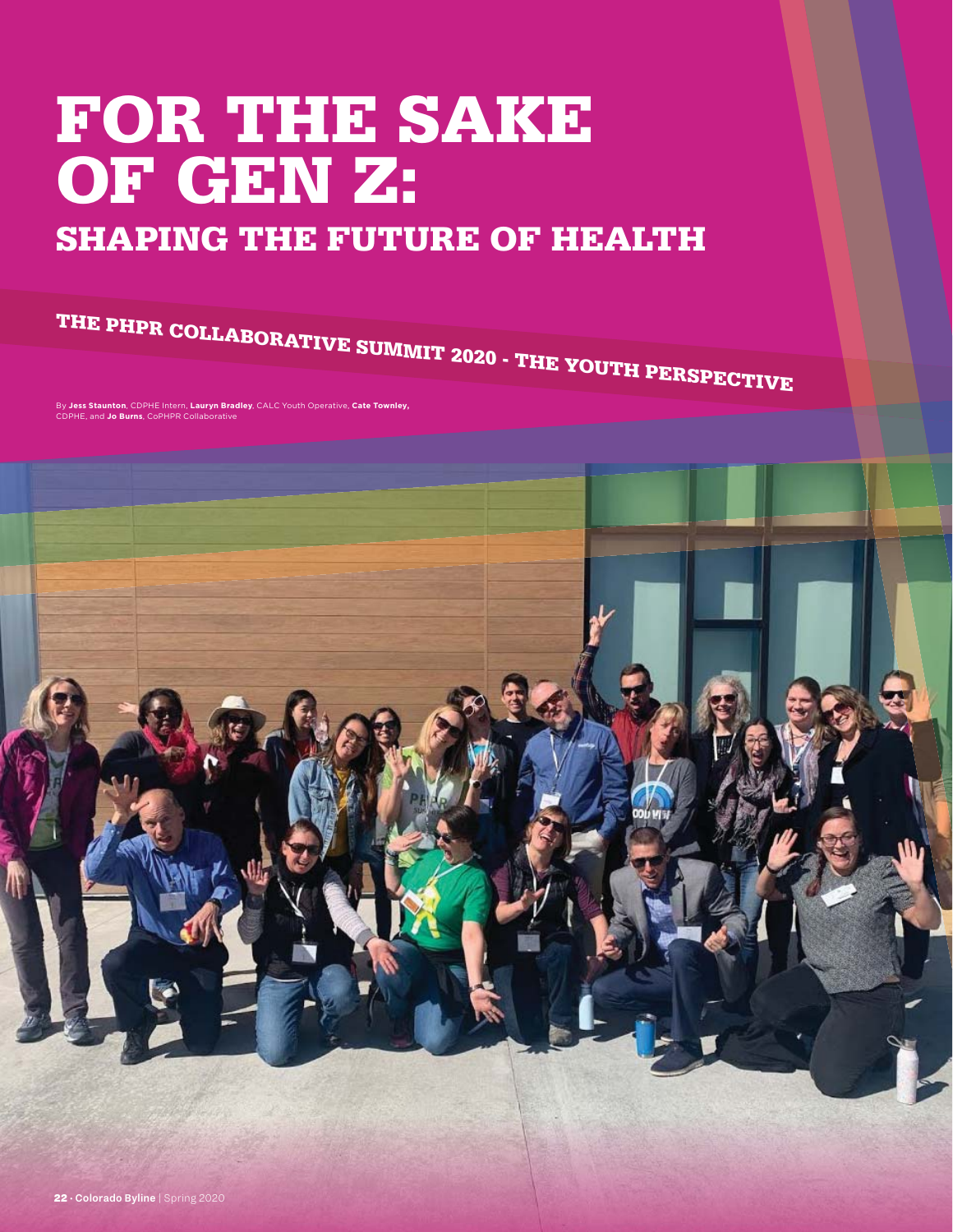**Health and Generation Z - how do these fit together?** Like oil and water or peanut butter and jelly?!? If you are providing services for or employing youth in your recreation programs, this article is for you. Born between the 1996 - 2014, Generation-Z (gen-Z) makes up 24.3% of the U.S. population, as estimated by the 2016 U.S. American Community Survey. Gen-Z is the generation known for being too technology-reliant, too private and closed off, losing their minds trying to make it through adolescence, hiding behind a screen, and more anxious than ever. But what does it really mean to be in gen-Z? What do these preconceived notions from other generations have to do with

> That's what the Colorado Public Health/Parks and Recreation (CoPHPR) Collaborative wanted to discover during their 2020 Summit at Bison Ridge Recreation Center in Commerce City. Being able to attend this summit and be a part of the planning team was an amazing opportunity, "especially as someone in gen-Z" (Bradley and Staunton). During the summit we had the chance to hear from extraordinary youth and professionals in parks, recreation and public health that believe strongly in what they do, while also empowering youth. The Summit had one keynote speaker followed by 6 breakout sessions and spontaneous dancing to the "Cupid Shuffle".

#### **THE BACKSTORY**

Parks are an essential part of a healthy and active community and play a vital role in the health of Gen Z. The CoPHPR multi-sector collaborative came together to address health challenges in Colorado communities, work toward shared goals and elevate parks and recreation as a critical component of public health infrastructure.

Depression is the number one risk factor for suicide, a leading cause of death for Colorado's youth and young adults. High school students who reported having some form of depressive symptom increased from 29.5% in 2015 to 31.4% in 2017. A number of scientific studies have identified a link between mental health problems, such as depression, and the use of alcohol, tobacco and other drugs during adolescence. Trends show teen involvement in high risk behaviors such as alcohol use and smoking has increased, with 57.5% of teens reporting ease of access to alcohol and 27.0% of



#### **Colorado Public Health Parks and Recreation Collaborative**

teens reporting ease of access to smoking equipment like e-cigarettes. .

Creating or enhancing access to parks, trails, and recreation centers is a strategy proven to increase physical activity and emerging evidence shows the positive impact access to outdoors, open space or nature can have on mental health.

Out-of-school-time programs that provide protective factors, including enrichment activities, youth sports and physical activity, access to healthy foods, youth development opportunities, tutoring and mentorship, and social experiences, can transform lives. These critical offerings support improved mental and social-emotional health through the positive effects of physical activity and a connection to nature, but also by providing opportunities to link relationshipbuilding skills, teamwork and respect to existing activities.

#### **THE SUMMIT**

The CoPHPR Collaborative chose to address the health challenges facing youth and young adults and intentionally engaged youth in the planning and delivery of the Summit. The planning committee felt it was important to hear directly from members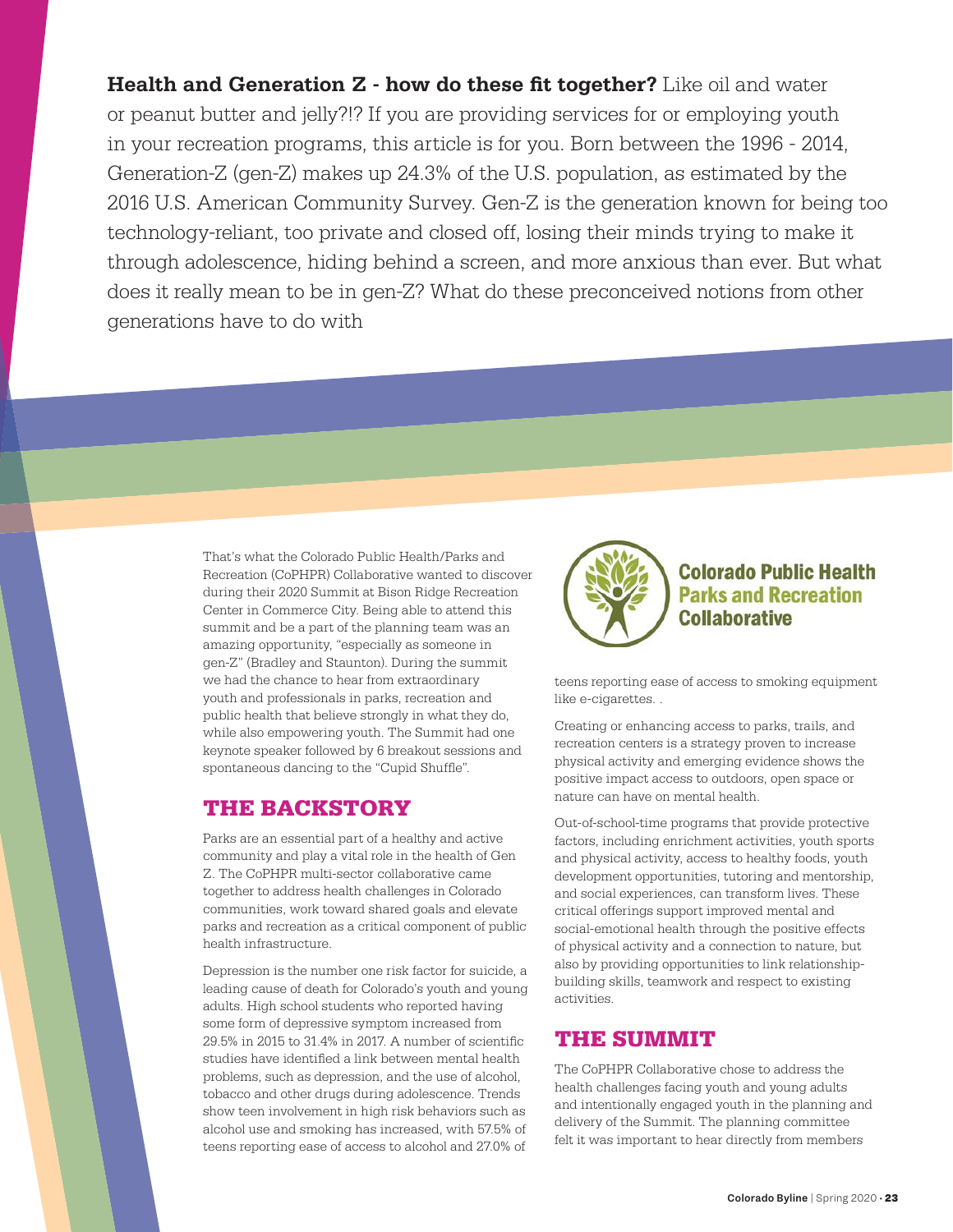of Generation Z as experts in their lived experiences and as partners in promoting positive health behaviors. Over 160 public health, parks, and recreation professionals, students, community members, and speakers attended. The Summit provided a diverse, welcoming, and fun environment to foster inter-generational learning through interactive presentations on topics impacting the health of Generation Z, opportunities for reflection, meaningful dialogue, networking and connection.

Heather Kennedy and Nariah Smith presented the Summit keynote "You Are Enough: Increasing Youth and Adult Belonging." This presentation was both inspiring and heart-wrenching to hear. Nariah, a high school student, shared her story of what it's like being in high school as someone in gen-Z. She shared the challenges she's had to endure being

an impressionable youth within her high school classes. Nariah's story showed how the adults in youths' lives need to be more aware of what they say and do, because their actions have lasting impressions on that person.

Providing more wise words from gen-Z, three members of the Meadows Park Action Coalition (MPAC) Kevyn Glanton, Richie Harris, and AJ Nelson presented alongside Brian Kates with Colorado Springs Parks & Recreation. In their session "What It's Like Being Gen Z?!?", the presenters did a live Q&A. Even though they were some of the youngest presenters at the summit, you could see and hear their passion for what they do in their communities. They talked about preventing youth from ever feeling the urge to pick up tobacco and helping them get more active and out in nature. These

students are very driven, wise, and have a great future ahead of them. Their work at the recreation center is inspirational and an example to other youth who desire to have their voices heard.

## **"YOUTH ARE ALREADY LEADERS - LET'S GET TO WORK."**

"Building the Foundation of our Future Today" was presented by Pueblo students Jacelynn Trujillo and Daniel Jaramillo and their youth advisors, Colter DeWitt and Alex Romero. During this presentation Colter and Alex talked about the work they do but they wanted to leave time for their youth to talk and bring awareness to what they are doing on a project "Break the Chain." The session description says

PHPR Summit 2020 Trivia & Q&A

PHF

**These students are very driven, wise, and have a great future ahead of them. Their work at the recreation center is inspirational and an example to other youth who desire to have their voices heard.**